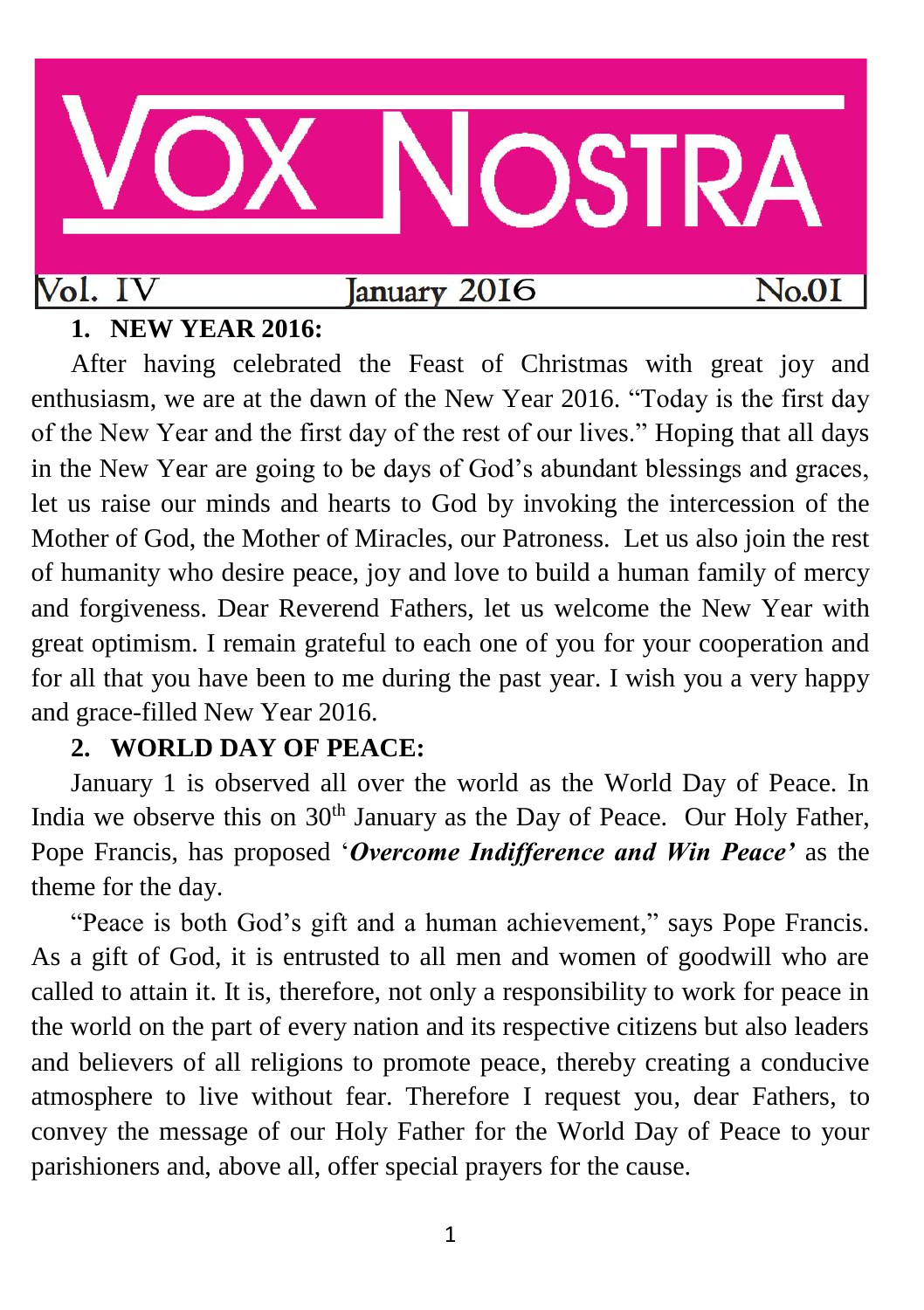# **3. UNITY OCTAVE:**

As usual, *the Week of Prayer for Christian Unity* will take place from 18 to 25 January 2016 with the theme: **Called to Proclaim the Mighty Acts of the Lord** (1 Peter 2:9). "Prayer for unity is the royal door of ecumenism: it leads Christians to look at the Kingdom of God and the unity of the Church in a fresh way; it deepens their bonds of communion; and it enables them to courageously face painful memories, social burdens and human weakness. In every age of history, the principal artisans of reconciliation and unity were persons of prayer and contemplation, inspiring divided Christians to recommit themselves to walk the path of the unity" (Cardinal Walter Kasper, Former President, of Pontifical Council for Christian Unity). I hereby exhort Parish Priests and Religious Superiors to organize Prayer Services during the Unity Octave in their respective parishes/communities involving various Christian denominations around and amidst us praying for Christian Unity. I thank you in anticipation.

## **4. ECUMENISM SUNDAY:**

24 January 2016, Sunday during the week of prayer for Christian Unity, is the *Ecumenism Sunday* for the Church in India. While the CCBI Commission for Ecumenism has provided material for the Liturgy to facilitate the active participation of the faithful in the parishes and religious communities, this is with an appeal to all of you not only to keep up the Ecumenism Sunday but also celebrate it in a befitting manner so that the mission of Jesus Christ may be realized in and through our incessant prayers for unity. Jesus has said: "And I have other sheep that are not of this fold. I must bring them also, and they will listen to my voice. So there will be one flock and one shepherd" (Jn 10:16).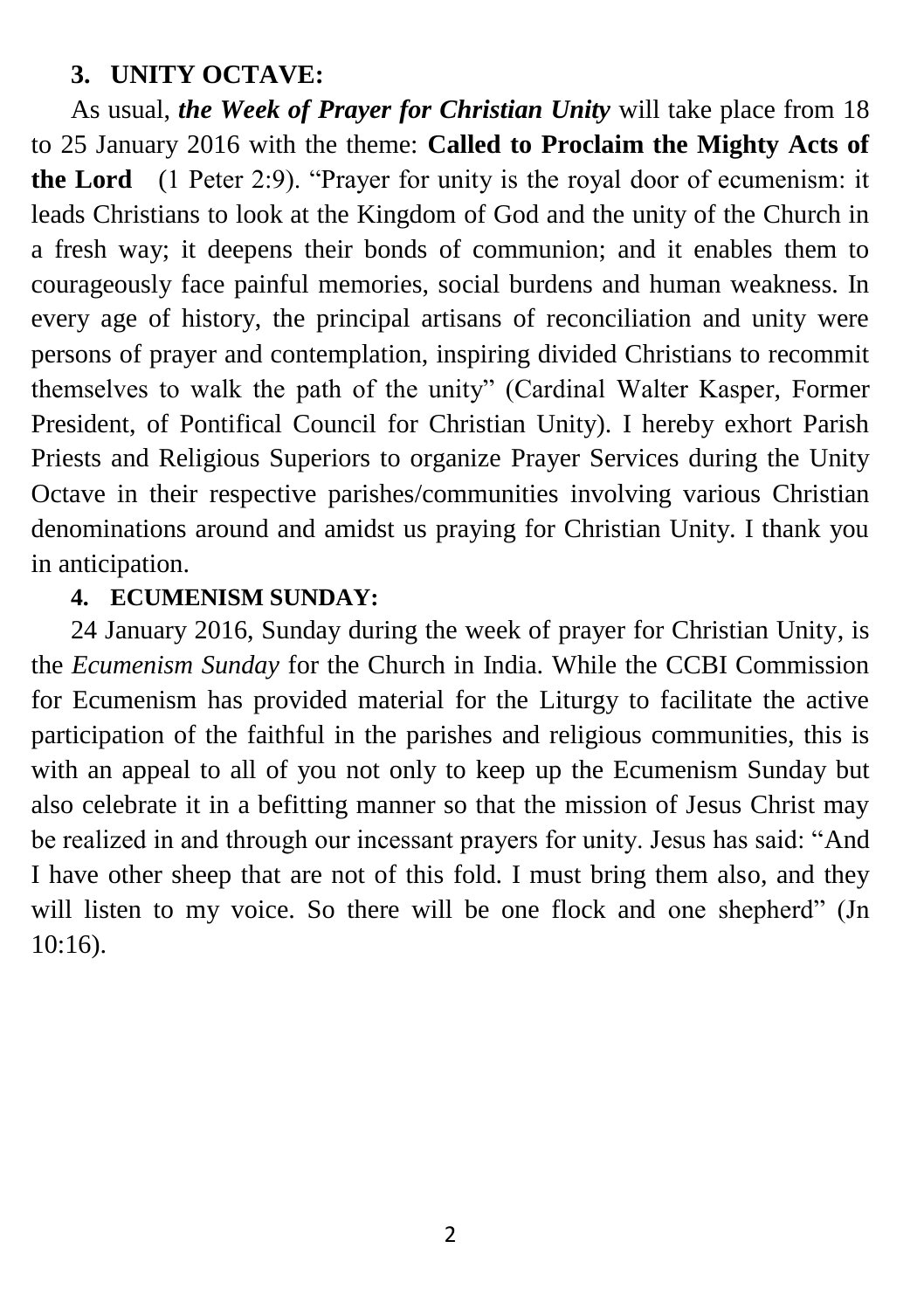### **5. VICTIMS OF FLOOD IN TAMILNADU:**

The CBCI President, His Eminence Cardinal Baselios Cleemis Catholicos, has appealed to all Dioceses to express solidarity with the victims of floods in Tamilnadu and has exhorted us to contribute our mite towards the relief and rehabilitation of the flood-affected people, to be undertaken through Caritas India. I hereby request all Parish Priests to set aside the offertory collection made during all Masses on 17 January 2016 (Sunday) for this purpose and, thereafter, to send it over to the Diocesan Procurator.

#### **6. NEW CHURCH IN MANIPAL:**

A newly constructed Christ Church in Manipal Parish was inaugurated and blessed on 05 December 2015. The construction of this House of God was completed on record time, i.e., less than a year, thanks to the untiring efforts, perseverance and determination of the Parish Priest, Rev. Fr Francis Xavier Lewis and the wholehearted cooperation and collaboration of the Parish Finance and Pastoral Councils, supportive parishioners and generous benefactors, well-wishers, students and people of goodwill. Manipal has now a befitting, spacious and majestic church, conducive to prayer, worship and adoration. I hereby express my sincere thanks to Rev. Fr Francis Lewis for making the dream of constructing a new Church in Manipal a reality and the Parishioners and donors for their support and generous contribution in the realization of this well-deserved project.

#### **7. DIOCESAN YOUTH DAY:**

The Youth Commission of the Diocese of Udupi under ICYM is organizing the Youth Convention of great magnitude for the first time from 08 to 10 January 2016 at the Capuchin Friary Centre, Trinity Vihar, in Permapally with the theme: *"Let your light shine before others."* The aim of this convention is "*to unite all the youth of the Diocese under one goal, to evaluate the activities of the past 3 years and to look forward with enthusiasm to plan for the future."*

Keeping in mind the all-round development of the youth, the ICYM of Udupi Diocese has taken its feeble steps with 5 main objectives under the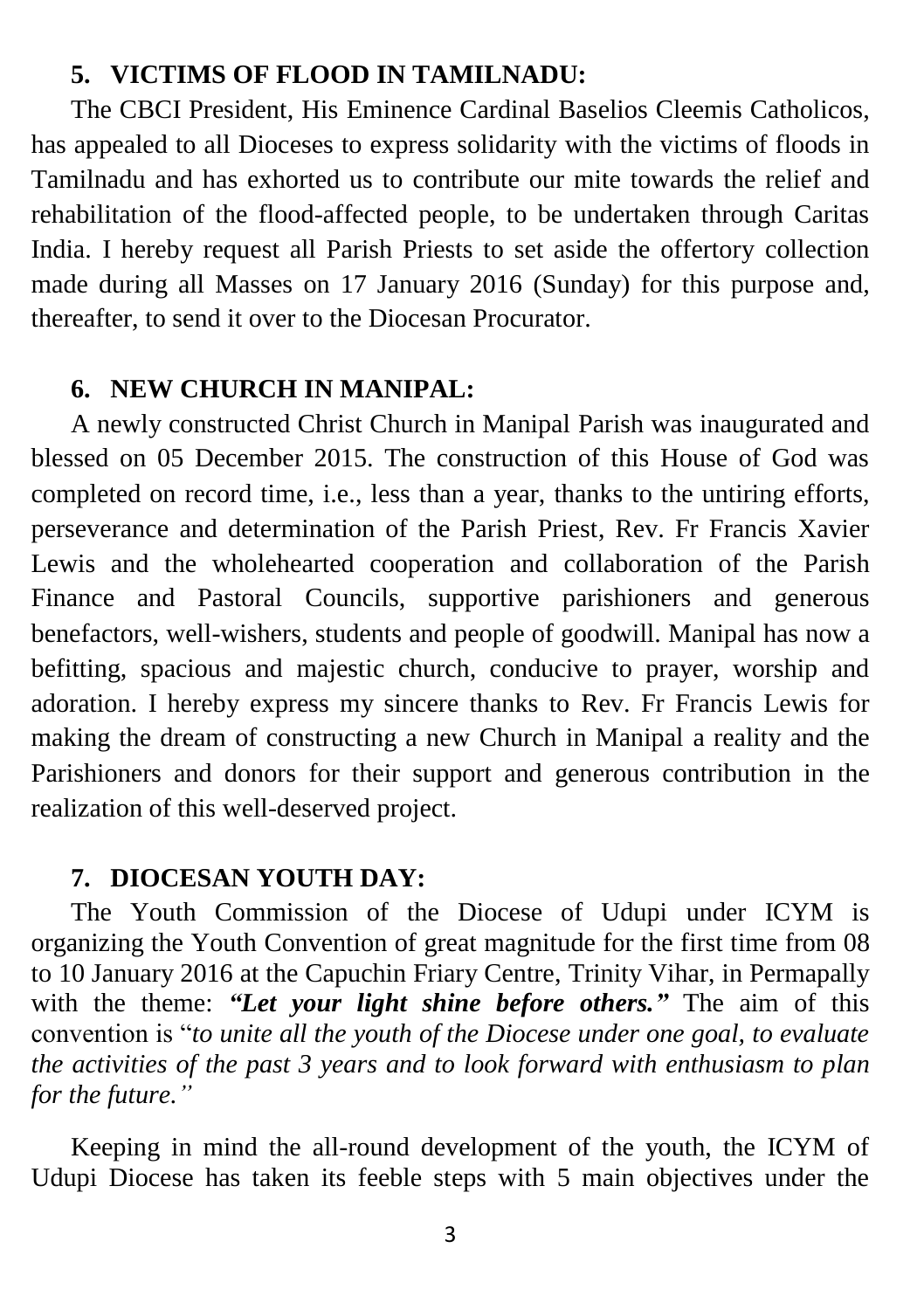thrust: "Educated and United Catholic Youth for Christian Leadership". It is taking immense interest towards the personality development of the members of the movement from the local to the diocesan level. It is constantly at the service of the youth to aspire towards higher education and positions in civil and civic posts. Our youth have taken initiative to come out from the clutches of the four walls of their family and parishes and participate in public administration like *Grama Sabha,* Ward meetings and so on. Some of them even have won in the election for the *Gram Panchayat.* This Youth Convention at the diocesan level aims at recognizing the talents of our youth and interacts with the achievers in every walk of life.

#### **8. WORLD DAY OF MIGRANTS AND REFUGEES:**

January 17 is dedicated to the World Day of Migrants and Refugees and our Holy Father has issued a beautiful message highlighting the importance of this Day on 12 September 2015.

The Holy Father says that the migration problem, more than ever before, is growing worldwide. "Refugees and people fleeing from their homes challenge individuals and communities, and their traditional ways of life; at times they upset the cultural and social horizons which they encounter. Increasingly, the victims of violence and poverty, leaving their homelands, are exploited by human traffickers during their journey towards the dream of a better future. If they survive the abuses and hardships of the journey, they then have to face latent suspicions and fear. In the end, they frequently encounter a lack of clear and practical policies regulating the acceptance of migrants and providing for short or long term programmes of integration respectful of the rights and duties of all," says the Pope. Our hearts should go out towards this unending and uncontrollable flux and flow of migrants and refugees so that a timely solution and settlement is arrived at by all able bodies, nations and people in authority. On our part let us raise our minds and hearts to God in prayer so that His mercy and protection may be upon them always for security and a better tomorrow.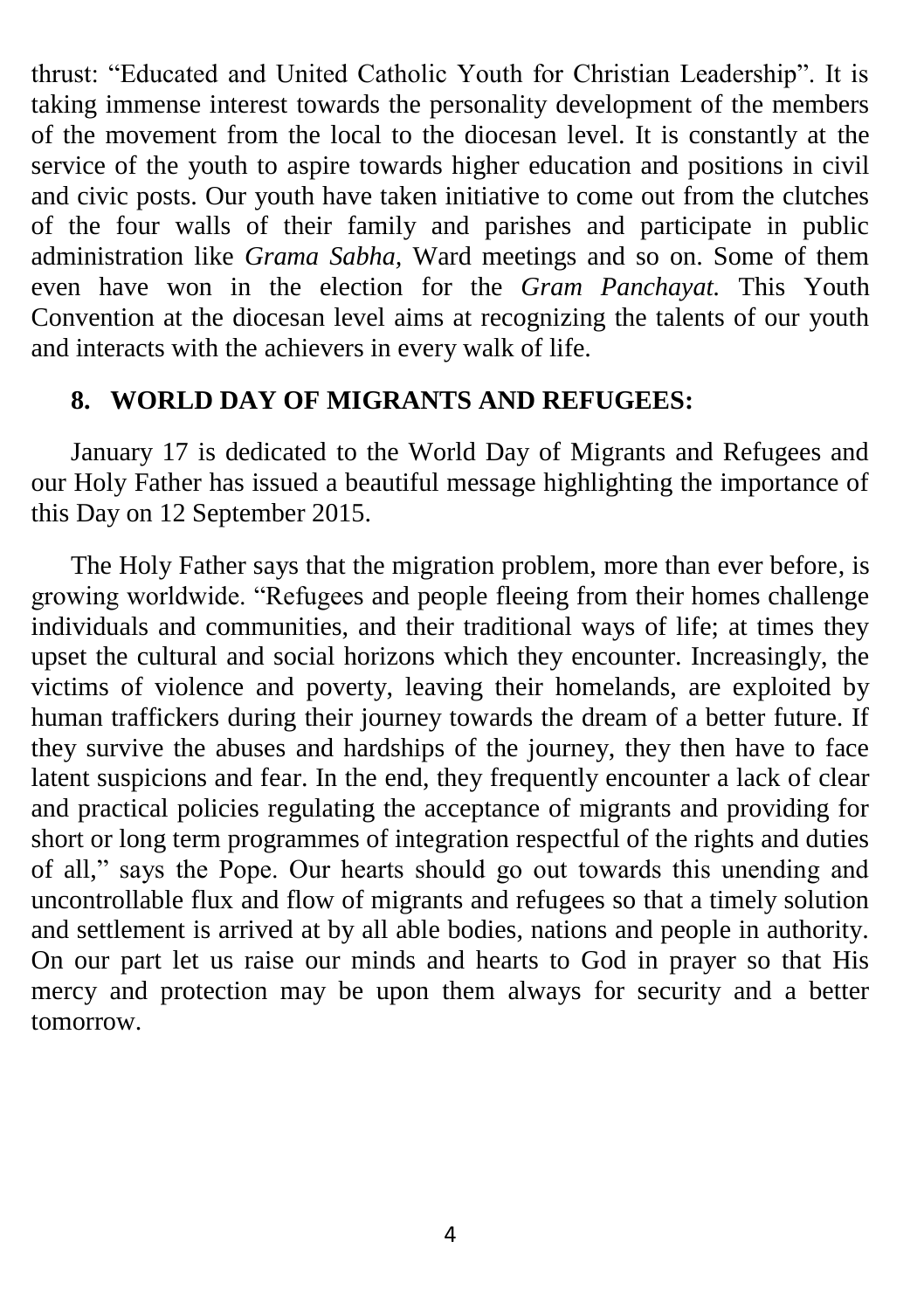# **9. ANNUAL SHRINE FEAST OF ST LAWRENCE AT ATTUR-KARKAL:**

I am happy to inform you that preparations are going on in full swing to celebrate the annual shrine feast of St Lawrence at Attur Karkal from 25 to 28 (Monday to Thursday) January 2016. In fact, the celebration will begin on 24 January 2016 with the Confraternity Sunday and will conclude on 29 (Friday) January 2016 after the morning festive Eucharistic celebration. Since the festive celebration commences on the Confraternity Sunday of the Attur Parish and since we have already inaugurated the Jubilee Year of Mercy, we expect a large number of pilgrims and devotees to visit the Holy Shrine from 24 January (Sunday) itself. Hence, there is certainly the need of adequate facility for confessional ministry from 24 to 28 January 2016. It is very consoling to note and appreciate that Catholic pilgrims and devotees make it a point to approach the Sacrament of Reconciliation as an important/ integral part of their pilgrimage to this much- revered Shrine of St Lawrence in our Diocese.

I am grateful to you for your presence and participation during the days of the Shrine Feast during the past years, feeling that it is 'Our Shrine'. Now, this is my earnest appeal to you to make yourself available for the Confessional Ministry at the Shrine on 25, 26, 27 and 28 (Monday to Thursday) January 2016. While we must be grateful to God through our Patron, the wonderworker St Lawrence of Attur for attracting his devotees to the Table of God's mercy, it is we, priests, who are chosen and anointed to dispense this sacrament. Now that we are in the Jubilee Year of Mercy, it is my personal appeal to you to see to it that we have sufficient number of priests at all times during the festive days to hear confessions and thus make the annual feast of St Lawrence an experience of God's Mercy besides receiving favours through the powerful intercession of the wonder-worker.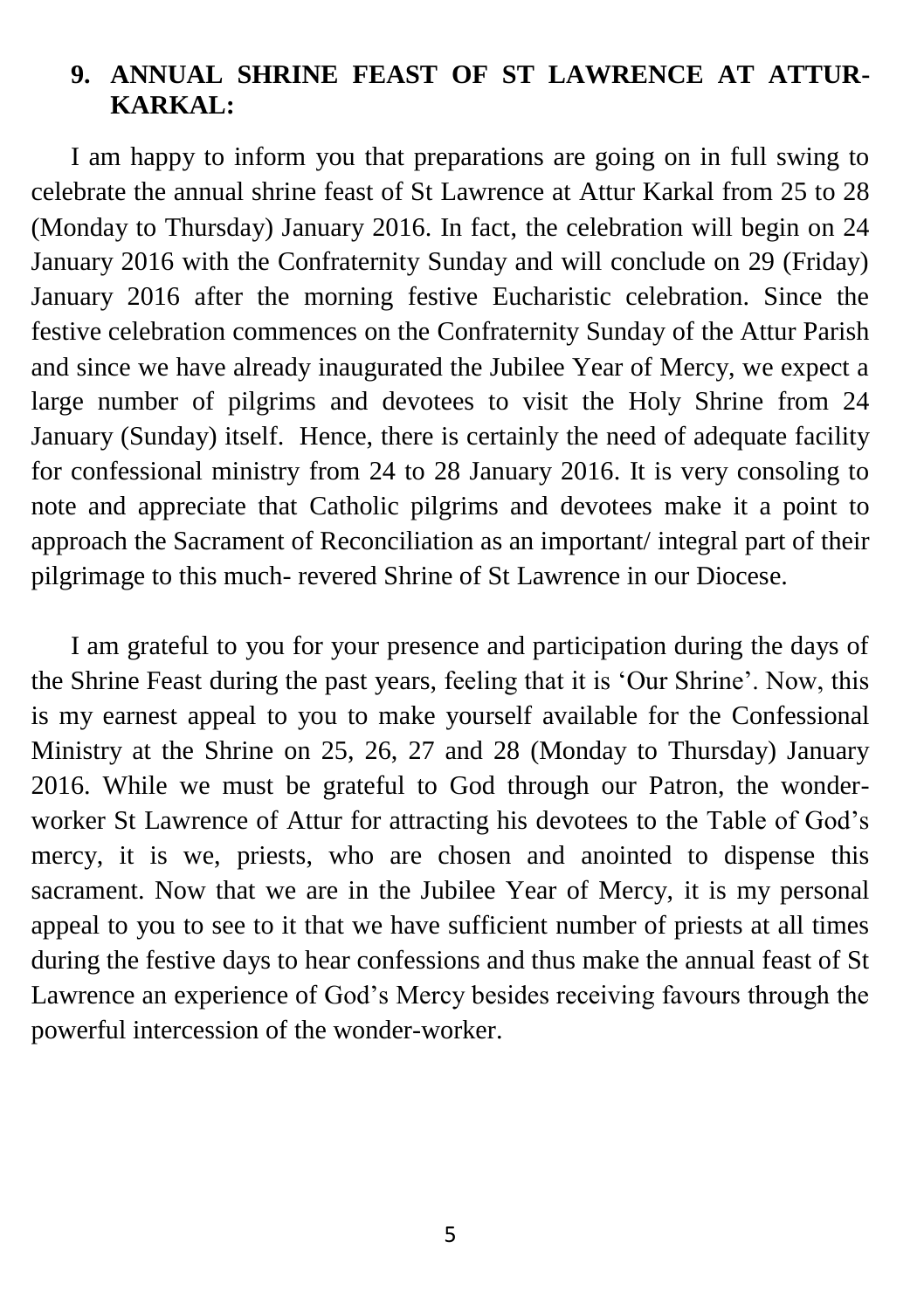## **10. JUBILEE YEAR OF MERCY:**

While the Jubilee Year of Mercy was officially and solemnly inaugurated by our Holy Father Pope Francis in St Peter's Basilica, Rome on 08 December 2015, the Feast of the Immaculate Conception, in our Diocese it was inaugurated with the solemn opening of the Mercy Door in the Milagres Cathedral Church at Kallianopur and at St Lawrence Church/Shrine at Attur-Karkal on 13 December 2015. These two Churches, i.e. Milagres Cathedral in Kallianpur and St Lawrence Shrine at Attur have been declared as Churches of pilgrimages during the Holy Year of Mercy for visits to obtain indulgences attached to the Jubilee Year. To these I hereby include St Antony Shrine at Kerekatte so that all Christ's Faithful will be able to enter through the Door of Mercy to feel the healing touch of the Merciful Heavenly Father and live with one another in a spirit of mercy, repentance and forgiveness. I request you dear Parish Priests to not only to make announcement in this regard but also organize pilgrimages during the Year of Mercy to obtain the Jubilee indulgences. Adequate confessional facility may be provided by the Heads of these three Churches/Shrines every day throughout the Jubilee Year of Mercy especially when organized groups of pilgrims would plan to visit these holy Centers of pilgrimage.

Thank you for your prayers, support and cooperation in the mission of Proclamation and Evangelization, and of the acceptance and implementation of the Pastoral Plan *Mission-2025* throughout the past year. I invoke God's abundant blessings upon you throughout the New Year 2016 and entrust you to the care, protection and intercession of Our Lady of Miracles, the Patroness of our Diocese.

Yours sincerely in Christ,

Gerald Lobo **Bishop of Udupi**